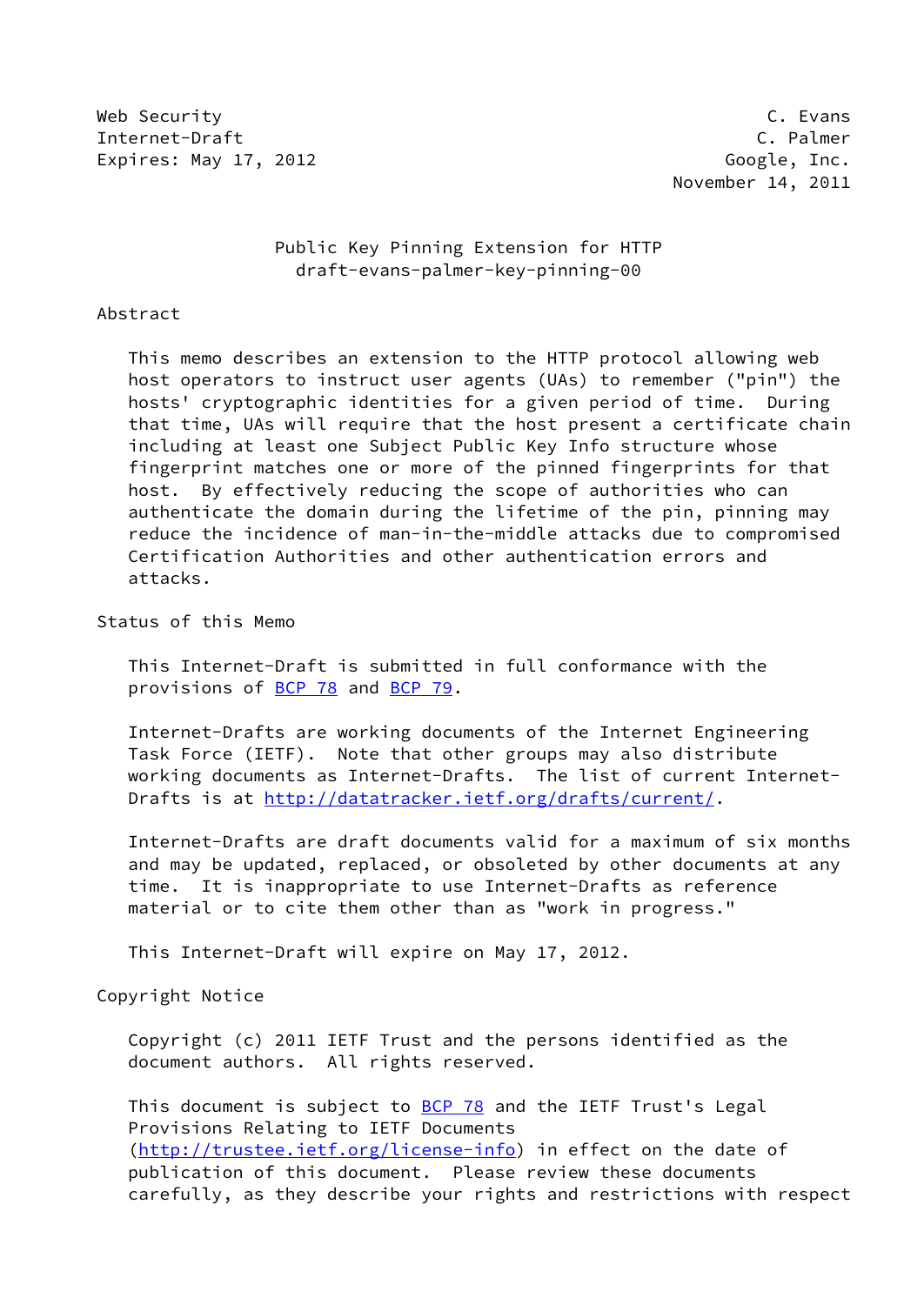to this document. Code Components extracted from this document must include Simplified BSD License text as described in Section 4.e of the Trust Legal Provisions and are provided without warranty as described in the Simplified BSD License.

### <span id="page-1-0"></span>[1](#page-1-0). Introduction

 We propose a new HTTP header to enable a web host to express to user agents (UAs) which Subject Public Key Info (SPKI) structure(s) UAs MUST expect to be present in the host's certificate chain in future connections using TLS (see  $[rfc-5246]$  $[rfc-5246]$ ). We call this "public key pinning". At least one user agent (Google Chrome) has experimented with shipping with a user-extensible embeded set of pins. Although effective, this does not scale. This proposal addresses the scale problem.

 Deploying public key pinning safely will require operational and organizational maturity due to the risk that hosts may make themselves unavailable by pinning to a SPKI that becomes invalid. (See [Section 3](#page-4-0).) We believe that, with care, host operators can greatly reduce the risk of MITM attacks and other false authentication problems for their users without incurring undue risk.

 We intend for hosts to use public key pinning together with HSTS (as defined in [[hsts-draft\]](#page-6-0), but is possible to pin keys without requiring HSTS.

 This draft is being discussed on the WebSec Working Group mailing list, websec@ietf.org.

<span id="page-1-1"></span>[1.1](#page-1-1). About Notation

 The key words "MUST", "MUST NOT", "REQUIRED", "SHALL", "SHALL NOT", "SHOULD", "SHOULD NOT", "RECOMMENDED", "MAY", and "OPTIONAL" in this document are to be interpreted as described in  $[rfc-2119]$  $[rfc-2119]$ .

# <span id="page-1-2"></span>[2](#page-1-2). Server and Client Behavior

<span id="page-1-3"></span>[2.1](#page-1-3). Response Header Field Syntax

 To set a pin, hosts use a new HTTP header field, Public-Key-Pins, in their HTTP responses. Figure 1 describes the syntax of the header field.

Public-Key-Pins = "Public-Key-Pins" ":" LWS directives

directives  $=$  max-age LWS ";" LWS pins / pins LWS ";" LWS max-age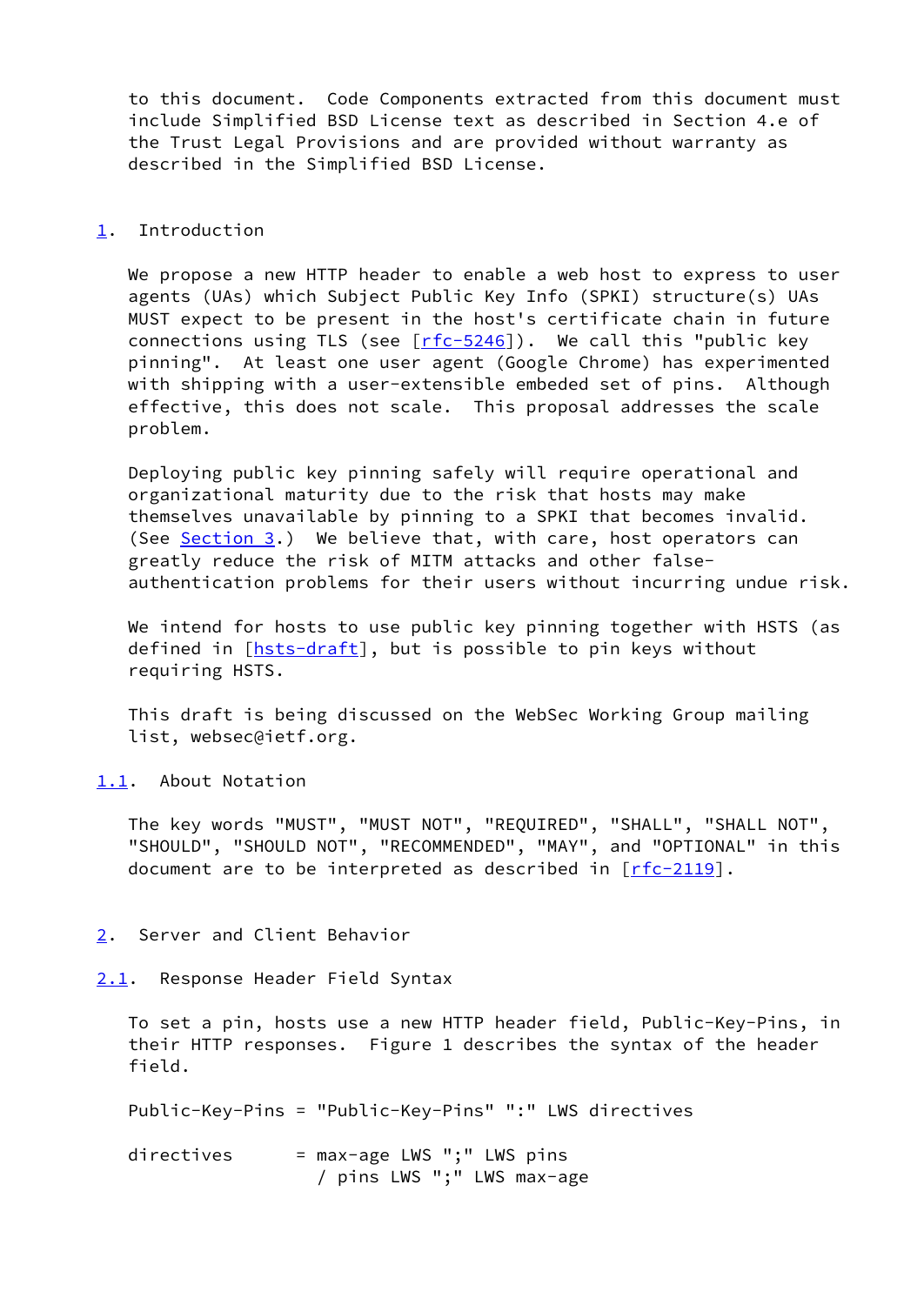| max-age | = "max-age" LWS "=" LWS delta-seconds |
|---------|---------------------------------------|
|---------|---------------------------------------|

 $pins$  =  $pin$ / pin LWS ";" LWS pins

pin = "pin-" token LWS "=" LWS quoted-string

# Figure 1

 In the pin rule, the token is the name of a cryptographic hash algorithm, and MUST be either "sha1" or "sha256". (Future versions of this specification may change the hash functions.) The quoted string is a sequence of base64 digits: a base64-encoded hash. See [Section 2.2](#page-2-0).

 Figure 2 shows some example response header fields using the pins extension (folded for clarity).

- Public-Key-Pins: max-age=500; pins=sha1-4n972HfV354KP560yw4uqe/baXc=, sha1-IvGeLsbqzPxdI0b0wuj2xVTdXgc=
- Public-Key-Pins: max-age=31536000; pins=sha1-4n972HfV354KP560yw4uqe/baXc=, sha256-LPJNul+wow4m6DsqxbninhsWHlwfp0JecwQzYpOLmCQ=
- Public-Key-Pins: pins=sha1-4n972HfV354KP560yw4uqe/baXc=, sha1-qvTGHdzF6KLavt4PO0gs2a6pQ00=, sha256-LPJNul+wow4m6DsqxbninhsWHlwfp0JecwQzYpOLmCQ= ; max-age=2592000

Figure 2

<span id="page-2-0"></span>[2.2](#page-2-0). Semantics of Pins

 The fingerprint is the SHA-1 or SHA-256 hash of the DER-encoded ASN.1 representation of the SubjectPublicKeyInfo (SPKI) field of the X.509 certificate. Figure 3 reproduces the definition of the SubjectPublicKeyInfo structure in [[rfc-5280\]](https://datatracker.ietf.org/doc/pdf/rfc5280).

| SubjectPublicKeyInfo ::= SEQUENCE {<br>algorithm<br>subjectPublicKey | AlgorithmIdentifier,<br>BIT STRING }                      |  |
|----------------------------------------------------------------------|-----------------------------------------------------------|--|
| AlgorithmIdentifier ::= SEQUENCE {<br>algorithm<br>parameters        | OBJECT IDENTIFIER,<br>ANY DEFINED BY algorithm OPTIONAL } |  |

Figure 3

The SPKI hash is then encoded in base-64 for use in an HTTP header.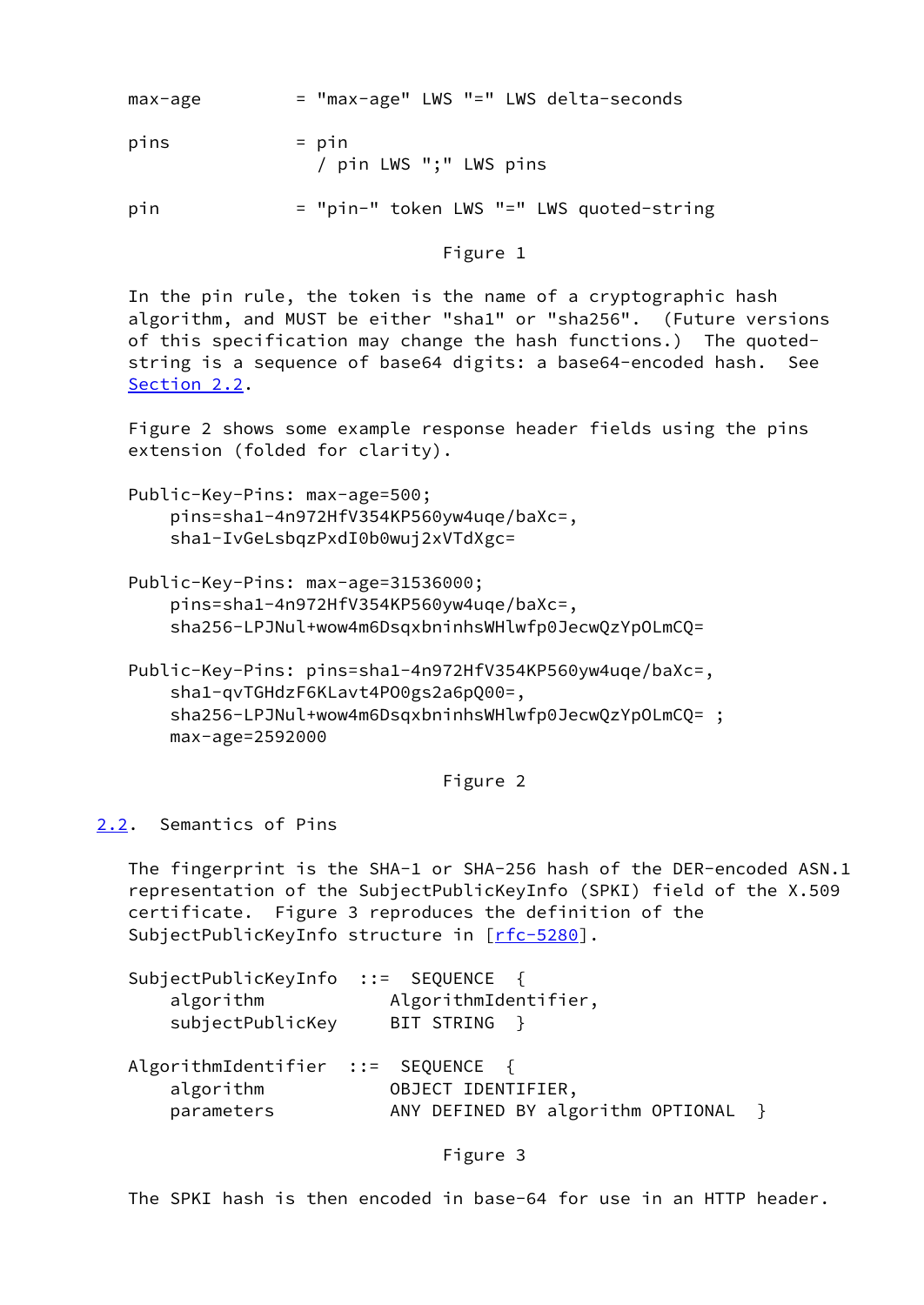(See [\[rfc-4648](https://datatracker.ietf.org/doc/pdf/rfc4648)].)

 We pin public keys, rather than entire certificates, to enable operators to generate new certificates containing old public keys (see  $[\frac{why-pin-key}{$ ).

See [Appendix A](#page-7-0) for an example non-normative program that generates public key fingerprints from SubjectPublicKeyInfo fields in certificates.

#### <span id="page-3-0"></span>[2.3](#page-3-0). Noting Pins

 Upon receipt of the Public-Key-Pins response header field, the UA notes the host as a Pinned Host, storing the pins and their associated max-age in non-volatile storage (for example, along with the HSTS metadata). The pins and their associated max-age are collectively known as Pinning Metadata.

The UA MUST observe these conditions when noting a host:

- o The UA MUST note the pins if and only if it received the Public- Key-Pins response header field over an error-free TLS connection.
- o The UA MUST note the pins if and only if the TLS connection was authenticated with a certificate chain containing at least one of the SPKI structures indicated by at least one of the given fingerprints. (See [Section 2.4](#page-4-1).)
- o The UA MUST note the pins if and only if the given set of pins contains at least one pin that does NOT refer to an SPKI in the certificate chain. (That is, the host must set a Backup Pin; see [Section 3.1](#page-5-0).)

 If the Public-Key-Pins response header field does not meet all three of these criteria, the UA MUST NOT note the host as a Pinned Host, and MUST discard any previously set Pinning Metadata for that host in its non-volatile store. Public-Key-Pins response header fields that meet all these critera are known as Valid Pinning Headers.

 Whenever a UA receives a Valid Pinning Header, it MUST set its Pinning Metadata to the exact pins and max-age given in the most recently received Valid Pinning Header.

# <span id="page-3-1"></span>[2.3.1](#page-3-1). max-age

 max-age specifies the number of seconds, after the reception of the Public-Key-Pins HTTP Response Header, during which the UA regards the host as a Pinned Host. The delta-seconds production is specified in  $\lceil$ rfc-2616].

Note that by setting a low or 0 value for max-age, hosts effectively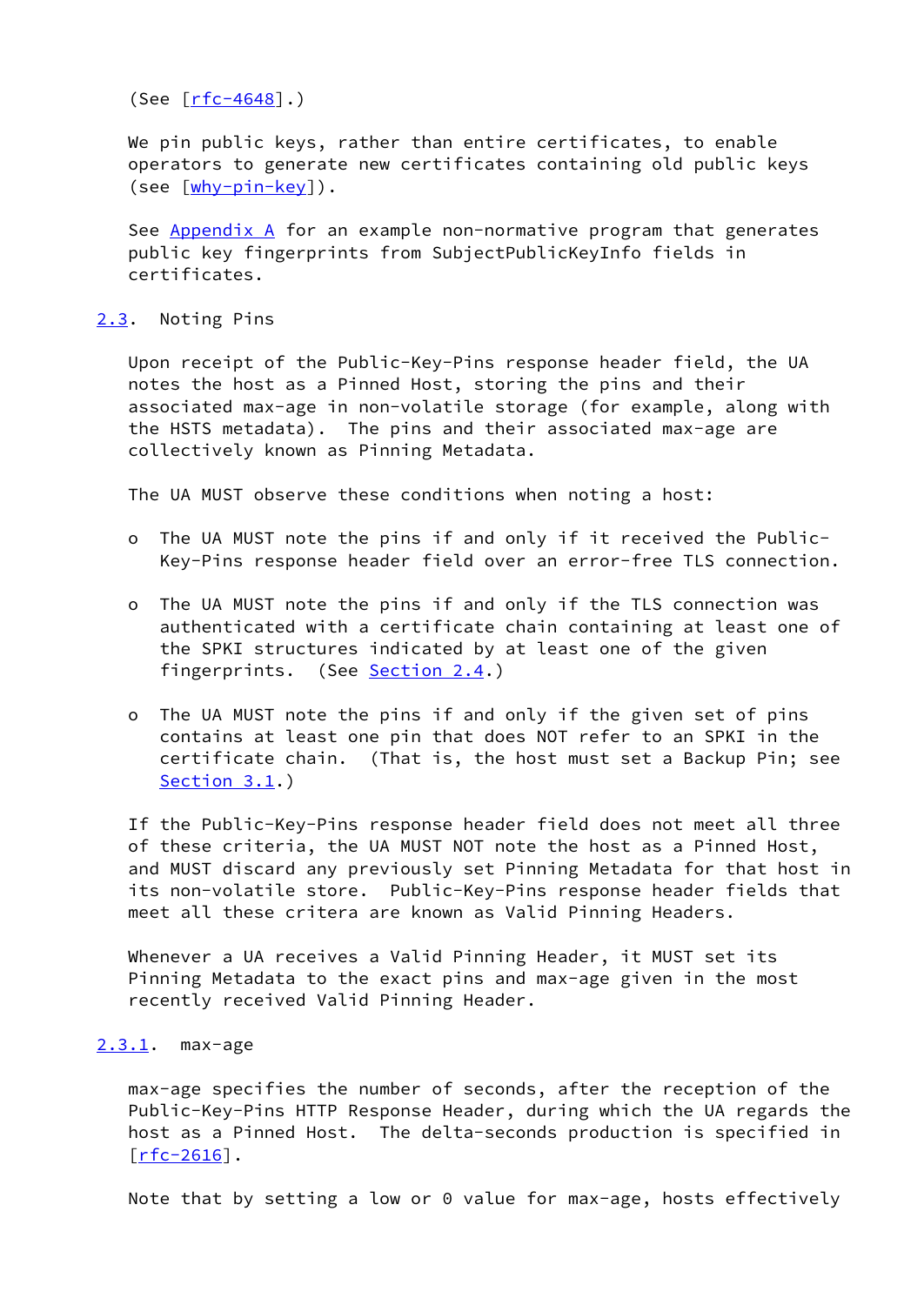instruct UAs to cease regarding them as Pinned Hosts.

### <span id="page-4-1"></span>[2.4](#page-4-1). Validating Pinned Connections

When a UA connects to a Pinned Host, if the TLS connection has errors, it applies its usual policy. For example, depending on the type of failure, the UA might or might now allow the user the option of continuing with the connection anyway. For hosts that are Known HSTS Hosts the UA MUST terminate the connection in case of TLS errors, as required by [\[hsts-draft](#page-6-0)].

 If the connection has no errors, the UA will then apply a new correctness check: Pin Validation. To perform Pin Validation, the UA will compute the fingerprints of the SPKI structures in each certificate in the host's certificate chain. The UA will then check that the set of these fingerprints intersects the set of fingerprints in that host's Pinning Metadata. If there is set intersection, the UA continues with the connection as normal. Otherwise, the UA MUST treat this Pin Failure as a non-recoverable error.

 Note that, although the UA has previously received public key pins at the HTTP layer, it can and MUST perform Pin Validation at the TLS layer, before beginning an HTTP conversation over the TLS channel. The TLS layer thus evaluates TLS connections with pinning information the UA received previously, regardless of mechanism: statically preloaded, via HTTP header, or some other means (possibly in the TLS layer itself).

# <span id="page-4-2"></span>[2.5](#page-4-2). Interactions With Preloaded Pin Lists

 UAs MAY choose to implement built-in public key pins, alongside any built-in HSTS opt-in list. UAs MUST allow users to override a built-in pin list, including turning it off.

 UAs MUST use the newest information -- built-in or set via Valid Pinning Header -- when performing Pin Validation for the host.

#### <span id="page-4-3"></span>[2.6](#page-4-3). Pinning Self-Signed End Entities

 If UAs accept hosts that authenticate themselves with self-signed end entity certificates, they MAY also allow hosts to pin the public keys in such certificates. The usability and security implications of this practice are outside the scope of this specification.

# <span id="page-4-0"></span>[3](#page-4-0). Security Considerations

 Pinning public keys helps hosts assert their cryptographic identity, but there is some risk that a host operator could lose or lose control of their host's private key. In this case, the operator would not be able to serve their web site or application in a way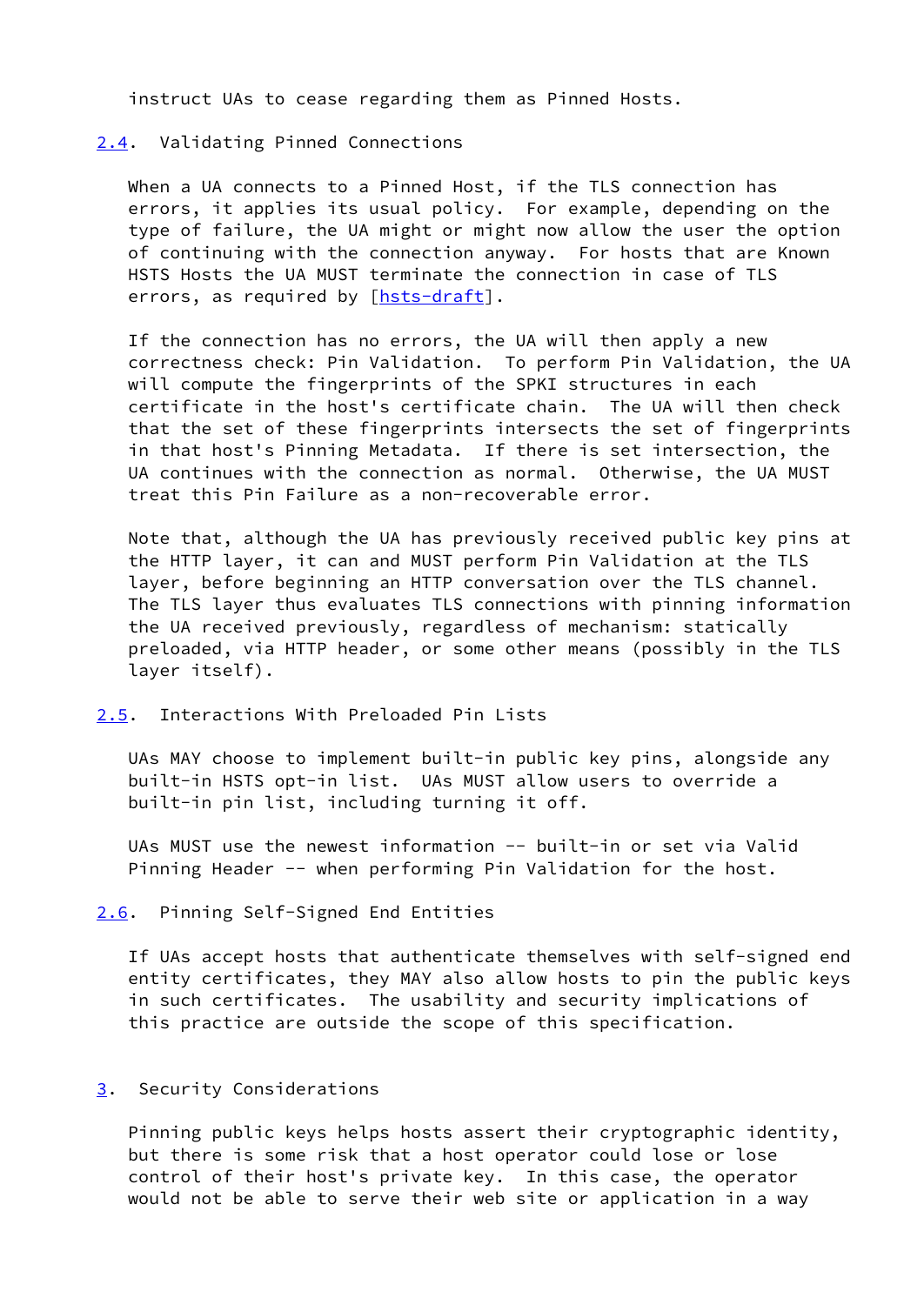that UAs would trust for the duration of their pin's max-age. (Recall that UAs MUST close the connection to a host upon Pin Failure.)

#### <span id="page-5-0"></span>[3.1](#page-5-0). Backup Pins

 The primary way to cope with the risk of inadvertant Pin Failure is to keep a Backup Pin. A Backup Pin is a fingerprint for the public key of a secondary, not-yet-deployed key pair. The operator keeps the backup key pair offline, and sets a pin for it in the Public-Key- Pins header. Then, in case the operator loses control of their primary private key, they can deploy the backup key pair. UAs, who have had the backup key pair pinned (when it was set in previous Valid Pinning Headers), can connect to the host without error.

 Because having a backup key pair is so important to recovery, UAs MUST require that hosts set a Backup Pin. (See [Section 2.3](#page-3-0).)

#### <span id="page-5-1"></span>[4](#page-5-1). Usability Considerations

 When pinning works to detect impostor Pinned Hosts, users will experience denial of service. UAs MUST explain the reason why, i.e. that it was impossible to verify the confirmed cryptographic identity of the host.

 UAs MUST have a way for users to clear current pins for Pinned Hosts. UAs SHOULD have a way for users to query the current state of Pinned Hosts.

# <span id="page-5-2"></span>[5](#page-5-2). Acknowledgements

 Thanks to Jeff Hodges, Adam Langley, Nicolas Lidzborski, SM, and Yoav Nir for suggestions and edits that clarified the text. Thanks to Trevor Perrin for suggesting a mechanism to affirmatively break pins ([\[pin-break-codes](#page-6-2)]). Adam Langley provided the SPKI fingerprint generation code.

#### <span id="page-5-3"></span>[6](#page-5-3). What's Changed

 Removed the section on pin break codes and verifiers, in favor the of most-recently-received policy ([Section 2.3](#page-3-0)).

 Now using a new header field, Public-Key-Pins, separate from HSTS. This allows hosts to use pinning separately from Strict Transport Security.

 Explicitly requiring that UAs perform Pin Validation before the HTTP conversation begins.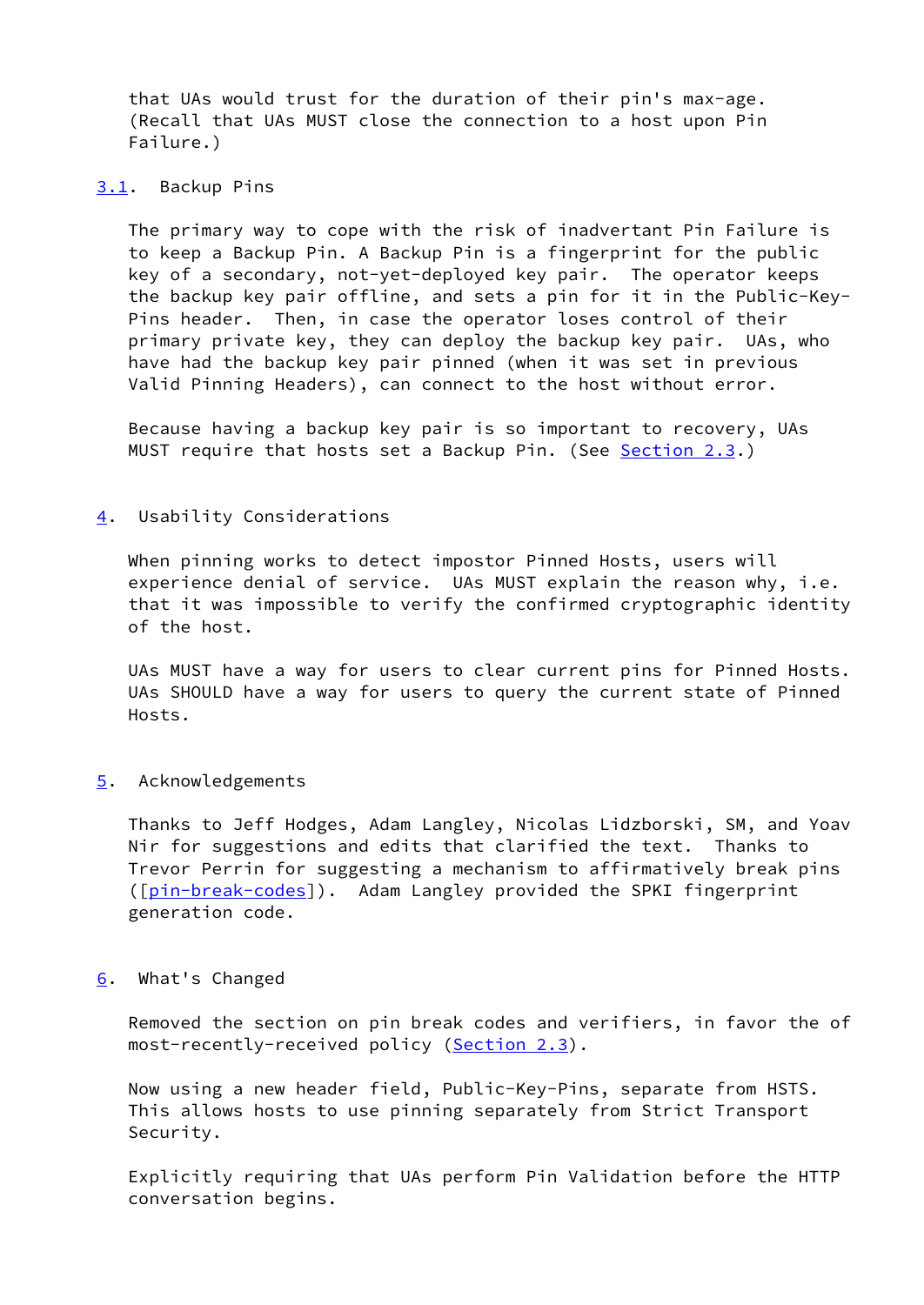Backup Pins are now required.

 Separated normative from non-normative material. Removed tangential and out-of-scope non-normative discussion.

<span id="page-6-3"></span>[7](#page-6-3). References

# <span id="page-6-0"></span>[hsts-draft]

 Hodges, J., Jackson, C., and A. Barth, "HTTP Strict Transport Security (HSTS)", October 2011, [<http://](http://tools.ietf.org/html/draft-ietf-websec-strict-transport-sec-03) [tools.ietf.org/html/](http://tools.ietf.org/html/draft-ietf-websec-strict-transport-sec-03) [draft-ietf-websec-strict-transport-sec-03>](http://tools.ietf.org/html/draft-ietf-websec-strict-transport-sec-03).

#### <span id="page-6-1"></span>[why-pin-key]

 Langley, A., "Public Key Pinning", May 2011, <[http://www.imperialviolet.org/2011/05/04/pinning.html>](http://www.imperialviolet.org/2011/05/04/pinning.html).

#### <span id="page-6-2"></span>[pin-break-codes]

 Perrin, T., "Self-Asserted Key Pinning", September 2011, <<http://trevp.net/SAKP/>>.

#### [rfc-2119]

 Bradner, S., "Key words for use in RFCs to Indicate Requirement Levels", March 1997, <[http://www.ietf.org/rfc/rfc2119.txt>](http://www.ietf.org/rfc/rfc2119.txt).

# [rfc-2616]

 Fielding, R., Gettys, J., Mogul, J., Frystyk, H., Masinter, L., Leach, P., and T. Berners-Lee, "Hypertext Transfer Protocol -- HTTP/1.1", June 1999, <[http://www.ietf.org/rfc/rfc2616.txt>](http://www.ietf.org/rfc/rfc2616.txt).

#### [rfc-4648]

 Josefsson, S., "The Base16, Base32, and Base64 Data Encodings", October 2006, <[http://www.ietf.org/rfc/rfc4648.txt>](http://www.ietf.org/rfc/rfc4648.txt).

#### $\lceil$ rfc-5246]

 Rescorla, E. and T. Dierks, "The Transport Layer Security (TLS) Protocol Version 1.2", August 2008, <[http://www.ietf.org/rfc/rfc5246.txt>](http://www.ietf.org/rfc/rfc5246.txt).

# [rfc-5280]

 Cooper, D., Santesson, S., Farrell, S., Boeyen, S., Housley, R., and W. Polk, "Internet X.509 Public Key Infrastructure Certificate and Certificate Revocation List (CRL) Profile", May 2008, <[http://www.ietf.org/rfc/rfc5280.txt>](http://www.ietf.org/rfc/rfc5280.txt).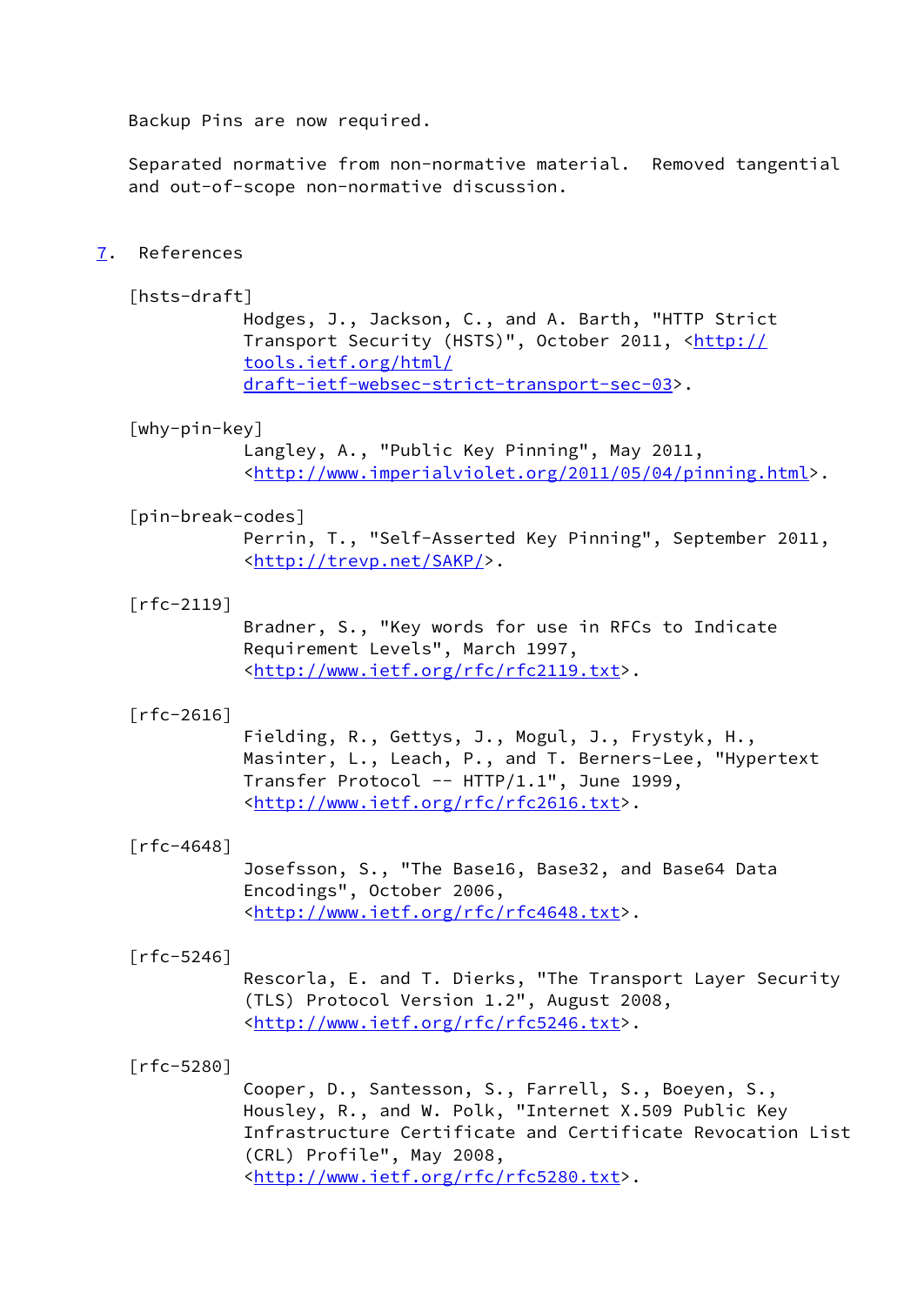# <span id="page-7-0"></span>[Appendix A.](#page-7-0) Fingerprint Generation

 This Go program generates public key fingerprints, suitable for use in pinning, from PEM-encoded certificates. It is non-normative.

```
 package main
  import (
          "io/ioutil"
          "os"
          "crypto/sha1"
          "crypto/x509"
          "encoding/base64"
          "encoding/pem"
          "fmt"
  )
 func main() {
         if len(os.Args) \leq 2 {
                  fmt.Printf("Usage: %s PEM-filename\n", os.Args[0])
                  os.Exit(1)
}
          pemBytes, err := ioutil.ReadFile(os.Args[1])
         if err != nil {
                  panic(err.String())
          }
          block, _ := pem.Decode(pemBytes)
         if block == nil {
                  panic("No PEM structure found")
}
          derBytes := block.Bytes
          certs, err := x509.ParseCertificates(derBytes)
         if err != nil {
                  panic(err.String())
}
         cert := certs[0]h := shal. New()
          h.Write(cert.RawSubjectPublicKeyInfo)
          digest := h.Sum()
          fmt.Printf("Hex: %x\nBase64: %s\n", digest,
                  base64.StdEncoding.EncodeToString(digest))
  }
```
Figure 4

<span id="page-7-1"></span>[Appendix B.](#page-7-1) Deployment Guidance

This section is non-normative guidance which may smooth the adoption